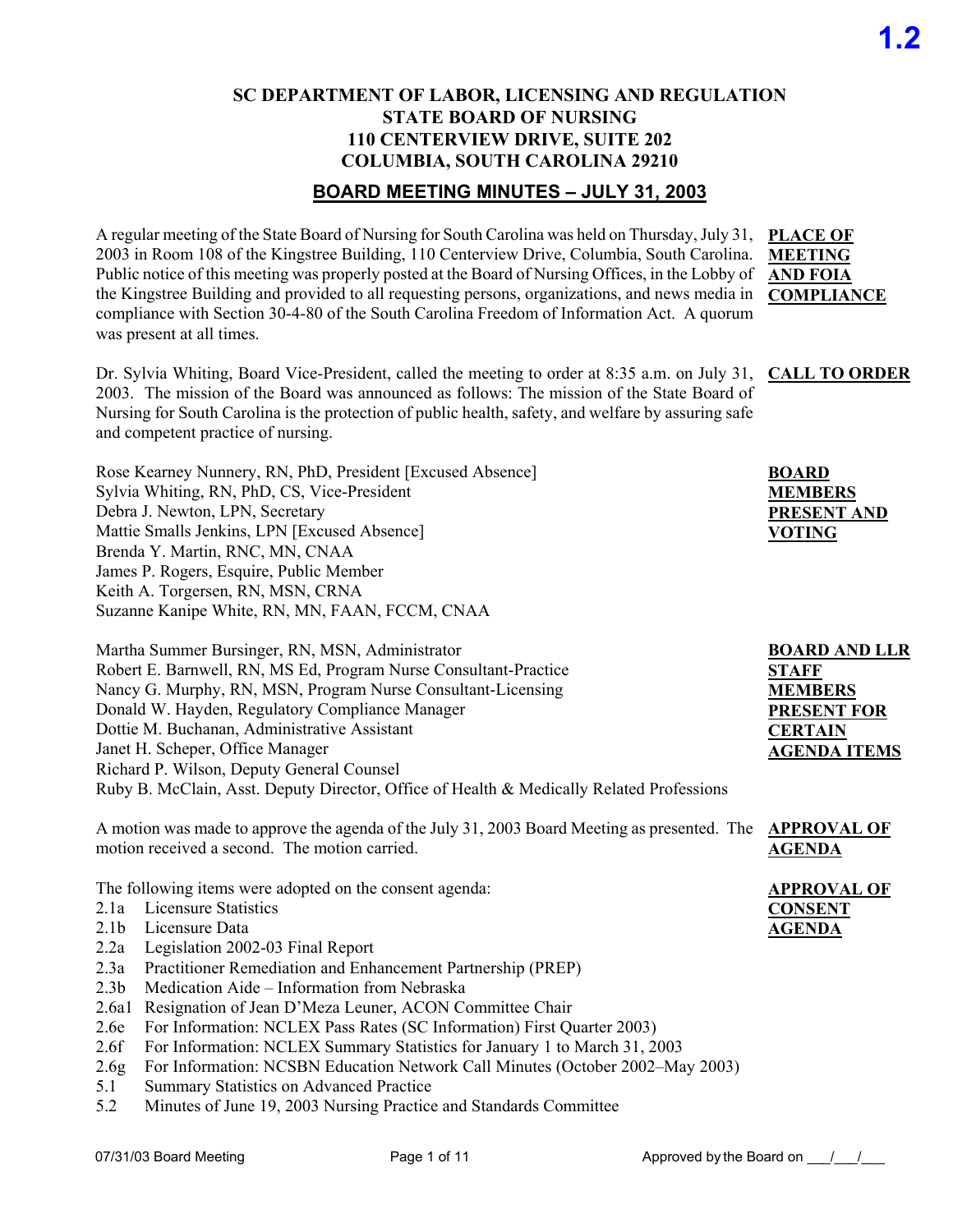- 5.6 Telenursing/Telephone Case Management/Telephone Triage
- 6.1 Approval of June 12, 2003 Disciplinary Review Committee (DRC) Minutes
- 6.2 Approval of June 23,2003 Investigative Review Committee (IRC) Minutes
- 6.3 Unlicensed Practice (Not Appearing)
- 6.5 Approval of Panel Members-Cindy Rohman, RN, MS
- 6.6 Compliance Statistics May/June 2003
- 7.3 For Information: Use of NCLEX Pass Rates for Program Approval (SC Information)
- 7.6 For Information: NCLEX Summary Statistics for January 1 to March 31, 2003
- 8.1 For Ratification: Licensure Recommendations
- 8.2 For Information: Licensure Announcements
- 8.3 Recommended Changes to Guidelines for Administrator's Licensure Recommendations

A motion was made to adopt the Consent Agenda. The motion received a second. The motion carried. **MOTION**

Approval of the May 29-30, 2003 Regular Board Meeting Board Meeting Minutes were deferred to the September 2003 meeting.

#### **APPROVAL OF MINUTES**

#### **ADMINISTRATOR AND EDUCATION REPORT**

Ms. Bursinger reported that Bob Barnwell's last day with the Board would be August 1, 2003. She has contracted with Rodel Bobadilla, Pat Jarvis Godbold and Michelle Liken to assist until that **UPDATE** position is filled. Mr. Torgersen asked what the timeline was for filling this position and said that salary has been an issue in the past for nursing positions with the Board. Only two applications have been received at this time. Interviews will begin when there is a larger applicant pool. The Program Nurse Consultant for Practice is a Registered Nurse II position, which is appropriate for the assigned responsibilities. Ms. Bursinger said that she would like to have the Program Nurse Consultant-Practice filled before November. **BOARD STAFF** 

The Program Assistant position will be offered shortly. The Program Coordinator for Licensing has been reposted. Internal applicants have been interviewed. Outside applicants will be interviewed after the posting closes on Friday, August 8, 2003 and the applications are qualified by LLR-Human Resources. Nancy Murphy will orient the new Program Coordinator while transitioning into the Program Nurse Consultant-Education position. Ms. Bursinger is currently giving talks at the schools. Ms. Bursinger and Ms. Murphy will be giving speeches at the school together.

Instead of a legislative liaison for the Department of Labor, Licensing and Regulation (LLR) as we have been doing, there will now be a legislative coordinator. All board administrators will now attend meetings and do more of the work at the statehouse. Ms. Bursinger will be busy with the Nurse Practice Act being introduced this fall. She is already meeting with legislators who have shown an interest in sponsoring the Nurse Practice Act. Former LLR legislative liaison, Lisa Maseng had already spoken with Senator Harvey Peeler who is interested in sponsoring this bill. Ms. Bursinger said that it may be possible for Ms. Maseng to assist with the Nurse Practice Act since she has worked on it from the beginning. Senator Jake Knotts has stated that he wants everything moved from the regulations to the statute. Mr. Wilson reported that all regulations with the exception of the nursing education programs have been moved into the statute.

A motion was made for the Board President to write a letter to Adrienne Youmans, LLR Director, requesting to assign Lisa Maseng to continue work with the Nurse Practice Act due to the complexity of issues and the importance of continuity. The motion received a second. The motion carried unanimously.

#### **MOTION**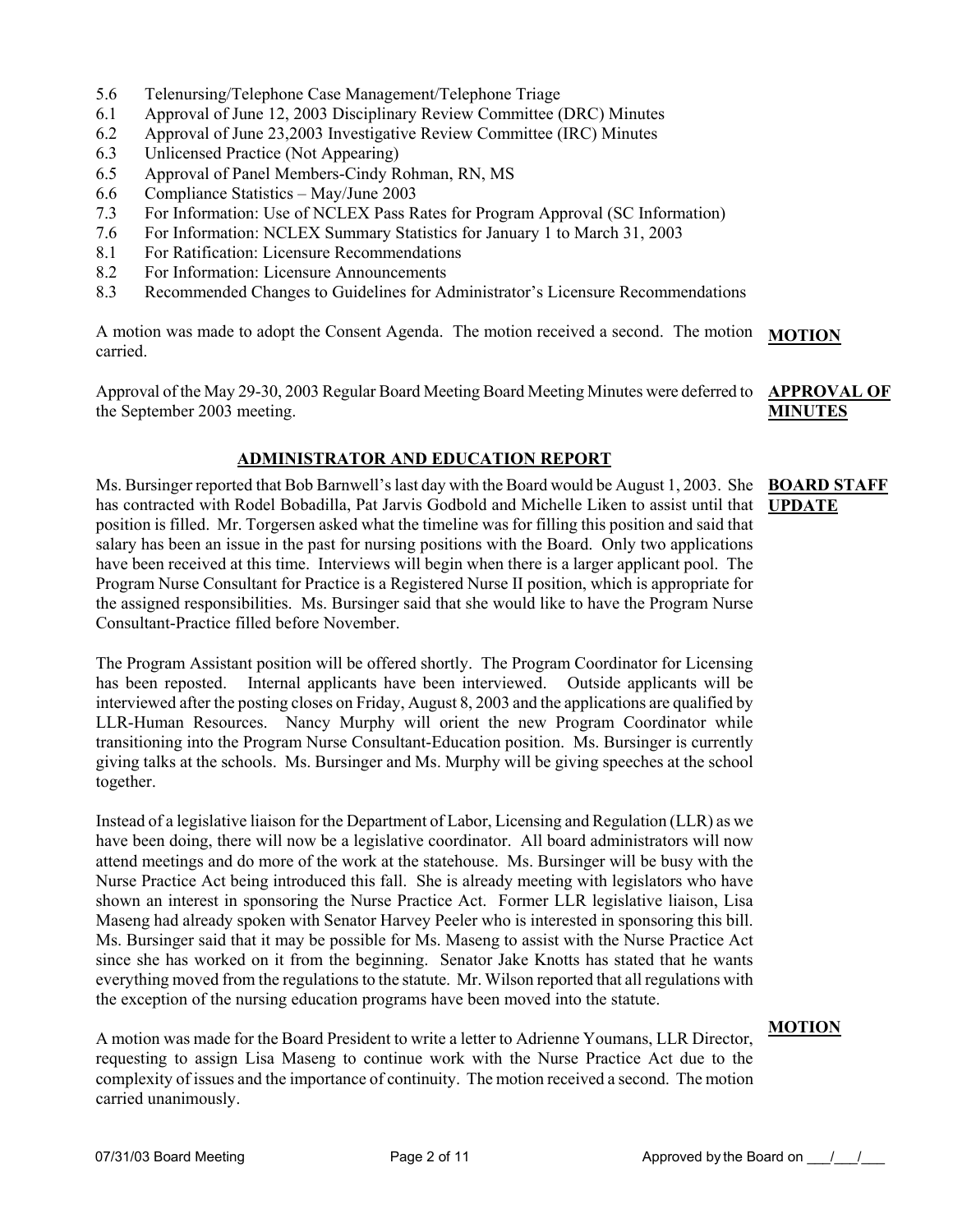Sherry Kolb, RN, Director of Staffing Services with the South Carolina Hospital Association (SCHA) stated that they will assist with the lobbying for the revised Nurse Practice Act bill and will be lobbying for the Multi-State Nurse Licensure Compact introduced during the last legislative session. Judith C. Thompson, Executive Director of the South Carolina Nurses Association asked what would happen when licensing boards in the Department of Labor, Licensing and Regulation (LLR) have legislative conflicts. Ms. Thompson will be making an appointment to talk with Adrienne Youmans, Director of the Department of Labor, Licensing and Regulation about this issue.

Mary Jo Tone, Chairperson for the Associate Degree Nursing (ADN) Program at the University of South Carolina- Spartanburg (USCS) submitted a request for approval to hire a full-time ADN faculty member without a master's degree to begin in Fall 2003. USCS has eight faculty vacancies at this time. Ms. McWilliam is currently enrolled in the Master's Program at Clemson University and will complete five credit hours by the end of Summer 2003. She anticipates program completion in Fall 2006 or Spring 2007. Ms. McWilliam holds a Bachelor's Degree in Nursing and a Master's of Science Applied in Occupational Health and Hygiene Degree both received in Canada. She has been with USCS for two and one-half years as a teaching associate. Ms. McWilliam currently works as part-time faculty but is covering twelve contact hours. Her responsibilities as USCS have primarily been in the clinical area but also include Fundamentals of Nursing, Adult Health 1, and Nursing Skills Lab. If approved, Ms. McWilliam would continue in the same areas she currently covers and would assume additional responsibilities in advisement as well as service to the School of Nursing and the university. All new faculty members are assigned a full-time faculty member as a mentor and attend special orientation sessions to assist them in transitioning to full-time faculty roles. The concern about obtaining master's degree prepared faculty is shared in nursing education programs across the country.

A motion was made to approve hiring Sue McWilliam as full time faculty with USC Spartanburg (USCS). The motion received a second. The motion carried unanimously.

Ms. Bursinger presented the 2002 National Council Licensure Examination (NCLEX) summary statistics for registered nurses and practical nurses to the Board for review and ratification. The passing average for practical nurses in South Carolina was 88.05% and 89.71% for registered nurses. There were some questions about the NCLEX results for York Technical College. These results will be researched and corrected if necessary.

A motion was made to ratify the National Council Licensure Examination (NCLEX) Results for 2002 with the exception of York Technical College, which will be reviewed and corrected if necessary. The motion received a second. The motion carried.

Ms. Bursinger reported that five practical nursing education programs and three registered nurse programs had deficient NCLEX pass rates in 2002. Programs with passing rates that are more than 5% below the national average pass rate are cited according to law. The national pass for 2002 for NCLEX-PN was 86.5%. A deficiency is cited for a passing rate less than 82.18% passing on the **RATES 2002** NCLEX-PN. The national pass rate for 2002 for NCLEX-RN was 86.7%. A deficiency would be cited for a passing rate of less than 82.37% passing on the NCLEX-RN.

A motion was made to send schools with deficient NCLEX pass rates for 2002 notices requesting improvement plans with a full self study Correct – York Tech. The motion received a second. The motion carried **MOTION**

#### **USC-S REQUEST FOR APPROVAL OF FACULTY**

#### **MOTION**

#### **RATIFICATION OF NCLEX EXAMINATIONS FOR 2002**

**MOTION**

**SCHOOLS WITH DEFICIENT NCLEX PASS**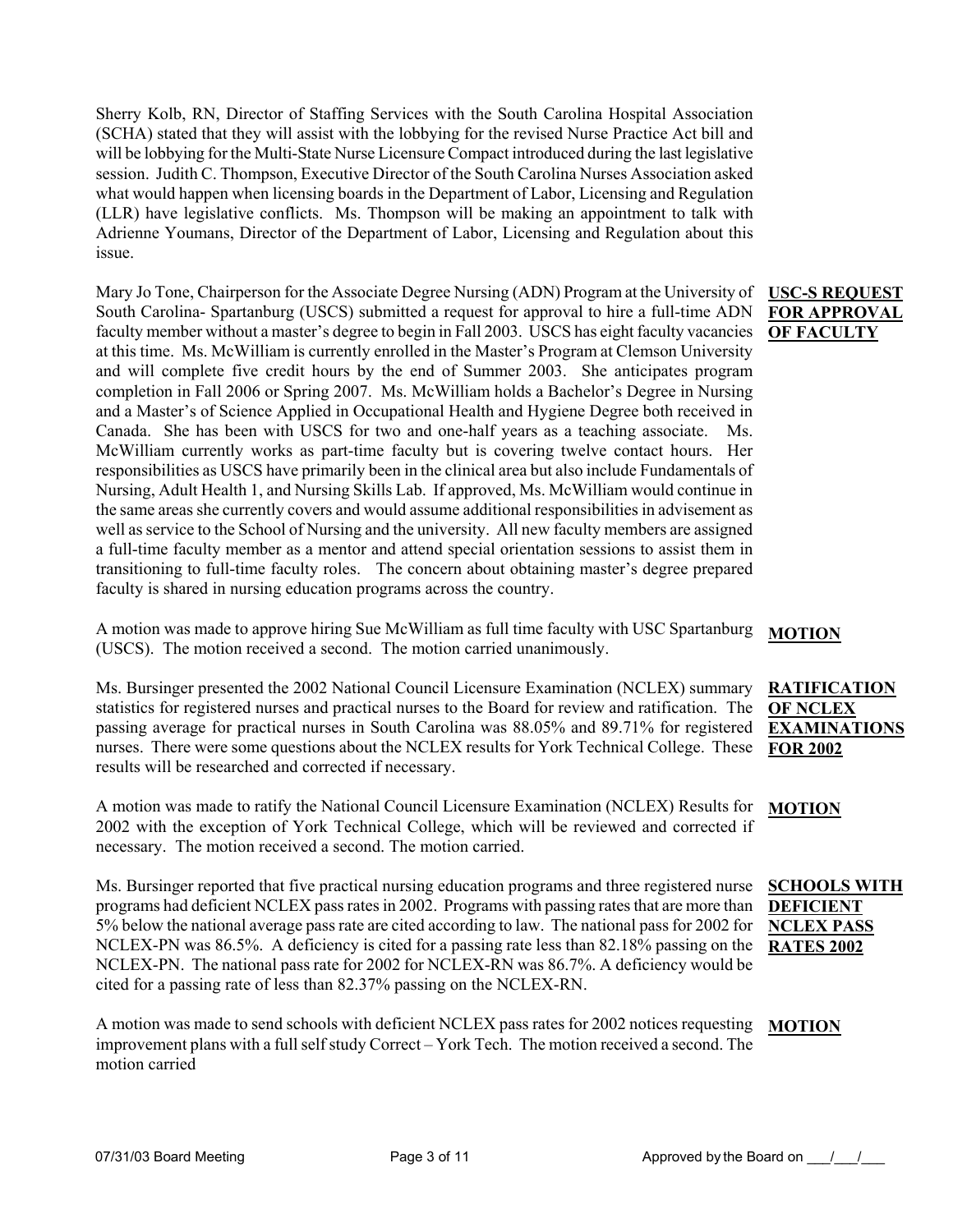#### PRESIDENT'S REPORT

The following dates were presented on the 2004 Meeting Calendar for Meetings: Jan. 29-30, 2004, Mar. 25-26, 2004, May 20-21, 2004, Jul. 22-23, 2004, Sept. 23-24, 2004, and Nov. 18-19, 2004 for Board review and approval.

Meeting dates for the Advisory Committee on Nursing, Nursing Practice and Standards Committee, Disciplinary Review Committee, Investigative Review Committee, and the National Council of State Boards of Nursing Mid-Year and Annual Delegate Assembly were provided to the Board for information.

A motion was made to approve the 2004 Board of Nursing Meeting Calendar as presented. The motion received a second. The motion carried unanimously. **MOTION**

Rodel V. Bobadilla, MSN, APRN, BC, CCRN, NP-C, FNP, Chair of the Advanced Practice Subcommittee of the Nursing Practice and Standards Committee submitted a letter to the Board regarding their concerns about advanced practice registered nurse (APRN) profiling. In July 2002, he Board approved the concept of APRN profiling. In his July 19, 2003 letter, Mr. Bobadilla stated that the Subcommittee was pleased to know that the Board supported "marketing" the APRN role in the state through the initiation of a web site profiling APRNs. However, there were had some concerns that included: 1) Information Management – Many APRNs do not have computer resources to put practice information on the website. There is a lot of information to be included and maintained. It could also be highly demanding to respond to web site inquires, especially those not directed to acquisition of patients. In these tight budget times, there may not be Board staff available to assist. Mr. Hayden reported that most of the information that would be posted for profiling is information already gathered by the Board. 2) Inappropriate Use of the web site – Information on the web site could be used by businesses, legal services, etc. that are not necessarily using the information for the APRN or patient's best interests. The information should be public; however, they do not know that the APRN should provide it, especially if it is at the expense of time and computer resources. APRN profiling is meant to provide information to the public not as an advertising tool. The primary use of the web site is for public information. The only part the APRN would possibly enter would be awards, commendations, etc. There is a policy regarding the provision of inaccurate information to the Board. 3) Data Verification – Verification of the data could be a significant task. Insuring that the data is reliable would be time consuming. As a mandatory expectation, this places a significant burden on the APRN. 4) Disclaimer: It is noted that a disclaimer stating that this was not official information was included. The Subcommittee questions the need for the Board to publish information that is not official. What exactly does the disclaimer mean? Disclaimers are on most web sites because not all changes are made instantly. 5) Physicians/Affiliated Hospitals – Will physicians and affiliated hospitals want to be listed on this web site? Do they need to give permission? Obtaining that permission would add another burden to the APRN. Physicians already have this information posted on the internet. 6) Credentialing Information Protection – Does the web site exposes the APRN to inappropriate and possibly unlawful use of this professional information? The Subcommittee cites that we are now recognizing the importance of protecting the public from inappropriate, annoying and illegal use of this resource. The new HIPPA regulations have increased the sensitivity felt about the protection of our information and though it is professional data, its misuse can be devastating as misuse of personal information.

Mr. Hayden reported that some data was lost during the transfer from server to server. The LLR Office of Information staff is short currently due to employee deployments to Iraq. LLR's current priority for computers is to transfer all boards to the RELAES licensing system.

### **APPROVAL OF 2004 BOARD MEETING CALENDAR**

**LETTER FROM ADVANCED PRACTICE SUBCOMMITTEE -APRN PROFILING**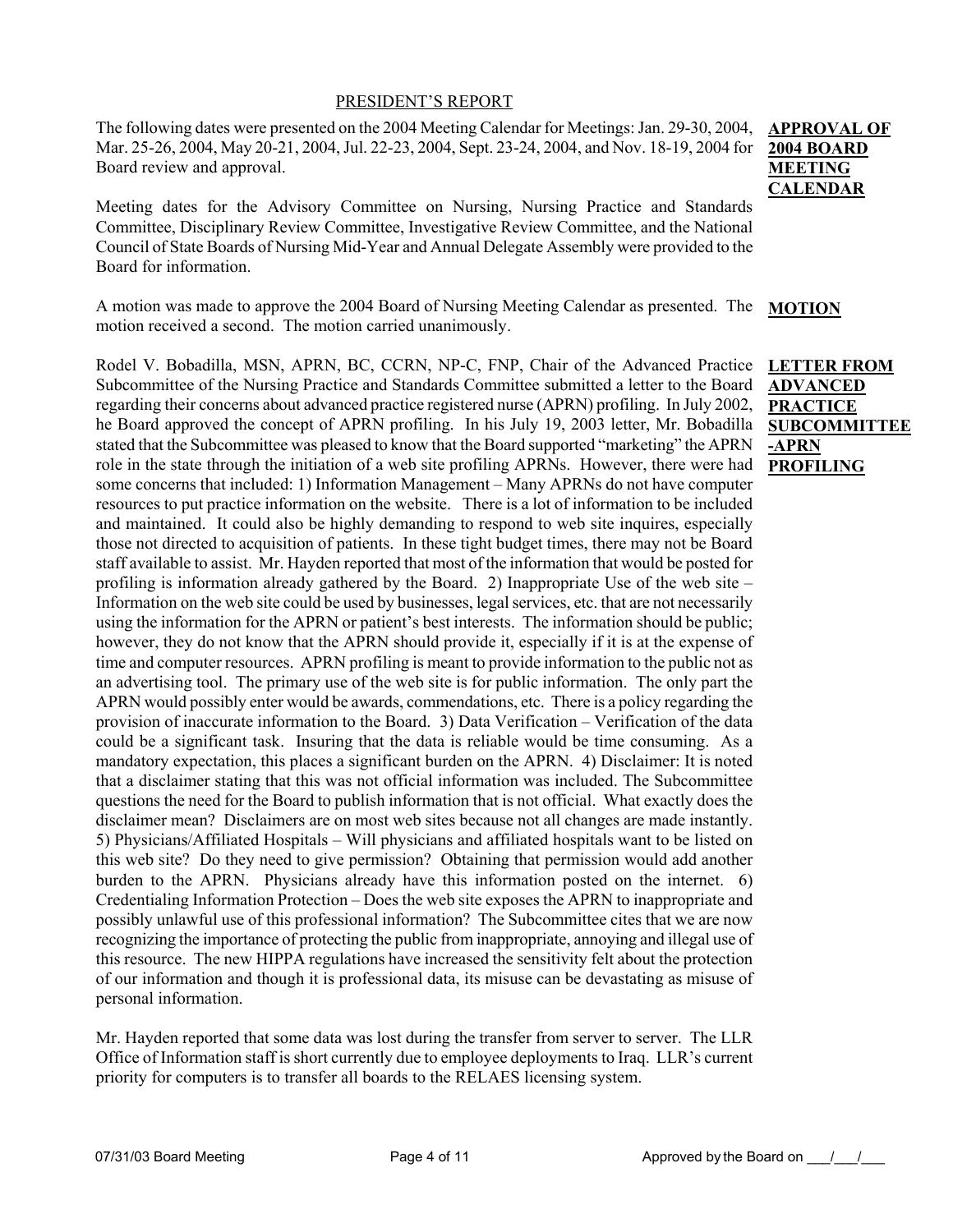It was agreed that more information regarding mandatory profiling need to be provided to APRNs. APRNs also should have an opportunity to ask questions.

A motion was made to recommend that staff speak to the Advanced Practice Subcommittee of the Nursing Practice and Standards Committee regarding mandatory profiling to discuss what has been passed and their concerns. The motion received a second. The motion carried unanimously.

Mr. Hayden will attend an Advanced Practice Subcommittee of the Nursing Practice and Standards Committee meeting to discuss each of their concerns.

#### REPORTS/UPDATES

Mr. Wilson reported that the Nurse Practice Act Revision Task Force is continuing to receive and review comments from licensees and the public. The Nurse Practice Act Revision Task Force will meet and report at a later meeting.

Jack M. White, Jr., MSW, Director of the Recovering Professionals Program (RPP) submitted a quarterly report for January – March 2003; the 2003-04 RPP Budget; Nursing Survey Report and Implications; and RPP Client Flow Chart. Jack White, Nance Weldon and Larry Griffin appeared PROGRAM before the Board to respond to questions. Mr. White expressed his appreciation for Dr. Whiting's participation on the RPP Advisory Board and reported that she is not the Vice Chair for that board. Mr. White also thanked Richard Wilson for his assistance with the transition.

Mr. White reported that the program had only expended 90% of their budget during fiscal year 2002-2003. The remaining 10% is in a special fund to be used for one-time expenditures approved by the Department of Labor, Licensing and Regulation (LLR). The amount from LLR shown on the reports is from all participating boards not just Nursing. There was concern among Board Members that the \$7 assessment for the RPP was supposed to be temporary. Fees collected for the RPP could be ended or could be used for other projects. Funds from this assessment are needed to fund the RPP. Participants also pay a fee. The Board asked that future reports include a breakdown by board for contributions and participant fees as well as a summary of all revenue and expenditures

Mr. White reported that although they are sharing offices, the new office setting has helped them as a team and to become more productive. The fee structure may change this year. Fees are based on a matrix including profession, working in or out of the field, employ status, etc. Some professions are paying less than their fair share based on income. Those fees will probably increase. In some areas where people cannot afford treatment fees may go down.

The Recovering Professionals Association is a non–profit group completely separate from the South Carolina Department of Alcohol and Other Drug Abuse Services (DOADAS), RPP and LLR. This group has written several grants and has made several large and small loans mostly to nurses for their treatment. Most facilities used for rehabilitation services have been willing to cut their fees. Drug testing is expensive. The Recovering Professionals Association will provide the Board with a report of their non-profit activities.

Mr. Griffin reported that there are a large number of nurses who test positive. There are more nurses in the program and more who are tested. There is a high noncompliance rate with nurses. Single parent families, lower income, etc. could contribute to the lower compliance rate. RPP staff is sensitive to these situations and looks for ways to provide as many services as possible.

**NURSE PRACTICE ACT REVISION TASK FORCE**

**RECOVERING PROFESSIONALS**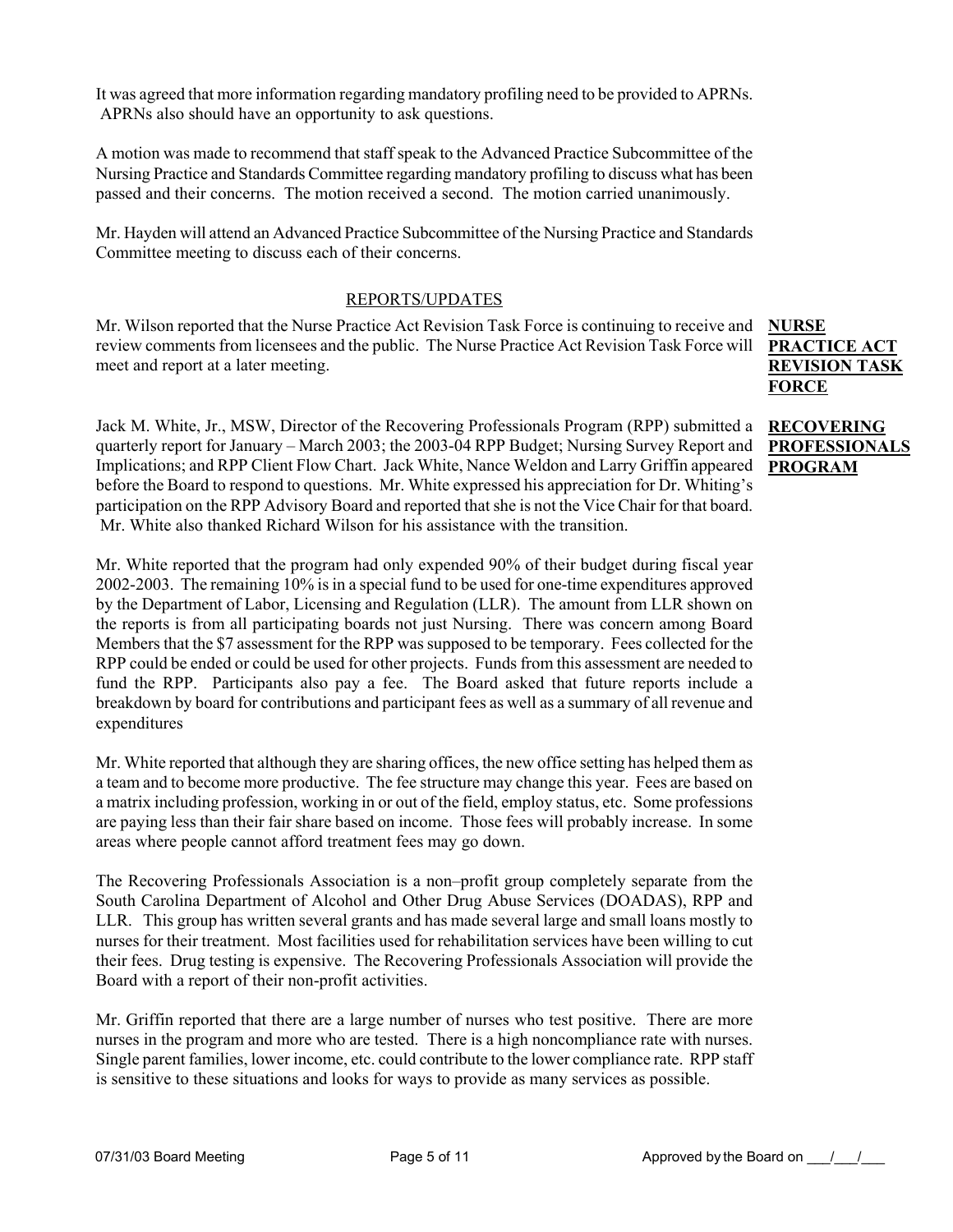A copy of the draft report on the Attitudes Towards Drug And Alcohol Impairment Among Nurses survey was included with the report. There was 19% response on the first mailing survey subsequent reminders yielded a 37% response, which is a very high rate for a 100+ question survey.

Mr. Barnwell reported that a work group from the Unlicensed Assistive Personnel (UAP) and **UAP/SCHOOL**  School Health Task Forces had met with other in the community to discuss medication **NURSING TASK** administration. Medication administration is critical in the school system. Attendees included: **FORCES** Sylvia Whiting, Vice President, Board of Nursing, Martha Bursinger, Administrator, Board of Nursing, Bob Barnwell, Nurse Consultant, Board of Nursing, Don Guffey, South Carolina Department of Health and Environmental Control (DHEC), Kathi Lacy and Paul Peterson, South Carolina Department of Disabilities and Special Needs (DDSN), Catherine Malone Cover, Advisory Committee on Nursing, Debbie Miller, South Carolina Department of Health and Human Services (DHHS), Jac Upfield, South Carolina Department of Mental Health (DMH), Bruce K. Williams, Nursing Practice & Standards Committee of the Board of Nursing, and Cathy Young-Jones, DHEC and South Carolina Department of Education (SCDOE). Representatives from the South Carolina Department of Juvenile Justice were invited but did not respond. The group will meet again on August 26, 2003.

After much discussion there was the consensus in the group that UAPs should be able to administer medications in settings that do not require a nurse by state and federal laws such as DHEC and by accrediting agencies such as Joint Commission on Accreditation of Healthcare Organizations (JACHO). Not all settings are regulated. There is still concern about training and supervising UAPs to administer medications and if that would put any liability on the nurse. Nurses at DDSN are allowed to train UAPs by law. They provide the training with no supervisory responsibilities.

Physicians' offices are not fully regulated by law. Ms. White asked about certified medical assistants (CMA) in physicians' offices. Mr. Barnwell explained that if a nurse is the CMA's supervisor and allows the CMA to administer medication it is a violation of the law. If the physician is delegating that act and the nurse is not the supervisor, the physician is responsible for the CMA's actions.

Jeremy Sherman, a family nurse practitioner with Doctor's Care, reported that in their setting a physician is not always on site. Sometimes there is only a CMA. IF the physician is not there she does not permit the CMA to administer medication. Others say that the CMA is acting under the physician's delegation. Institutional policies should be clear and specify who is responsible for supervision of UAPs.

Other settings and concerns continue to be added to this issue. School nursing has been the focus; however, decisions will affect many areas. It is important to involve nurses in settings including physicians' offices, skilled nursing facilities, abortion clinics, etc.

Dr. Whiting and Ms. Bursinger will meet with Inez Tenenbaum, Superintendent of the South Carolina Department of Education on August 14, 2003. Cathy Young-Jones set up this meeting and agenda.

Stephanie Burgess, Chair of the Advanced Practice Nursing Task Force reported on her June 24, **ADVANCED**  2003 meeting with Timothy J. Kowalski, DO, Secretary of the Board of Medical Examiners. Their **PRACTICE**  discussion centered on the expansion of prescriptive authority for advanced practice registered **NURSING TASK**  nurses (APRN) to include Schedules III and IV. The main issue is to ensure that APRNs with this **FORCE**additional authority would have educational preparation. Ms. Burgess prepared draft language to

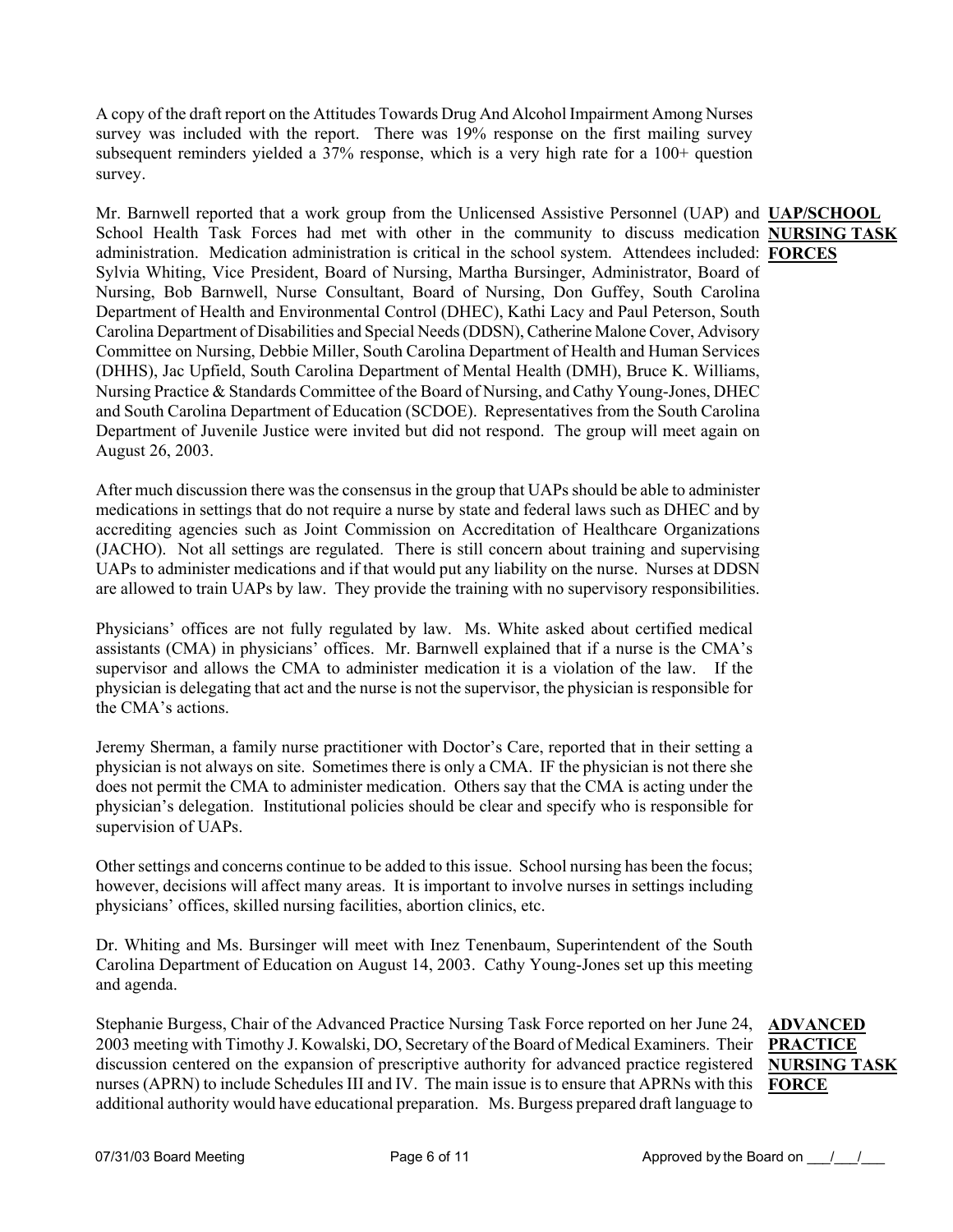require APRNs currently with prescriptive authority wishing to prescribe Schedules III and IV complete fifteen contact hours in pharmacotherapeutics in controlled substances. APRNs applying for prescriptive authority would be required to have forty-five hours of pharmacotherapeutic education to include fifteen hours in controlled substances for those applying to prescribe Schedules III and IV.

Ms. Burgess reported that the she had a very good meeting with the Board of Directors for the South Carolina Academy of Family Practice. They liked the change in the education requirement but would like to expand the number of APRNs per physician and felt there should be more flexibility. Sally Rogers, Esq. is drafting language. Ms. Burgess explained the difference between extended acts by a registered nurse and the scope of practice for an APRN.

Judy Thompson, Executive Director, South Carolina Nurses Association (SCNA) reported that Nursing Practice and Standards Committee member, Rachel Franklin was in an accident and is unable to perform her duties on the committee at this time. Ms. Thompson asked if someone from the SCNA Board could serve in her position until such time as she was able to return.

A motion was made to allow South Carolina Nurses Association (SCNA) to submit a letter for the **MOTION** Board to appoint a temporary member from SCNA for Rachel Franklin until further determination of her return to the Nursing Practice and Standards Committee could be made. The motion received a second. The motion carried unanimously.

#### PRACTICE REPORT

Peggy Dermer, MSN appeared before the Board to request approval of her Official Recognition application based on National Certification Corporation (NCC) certification in Inpatient Obstetric Nursing. This application was administratively denied based on Board policy. Ms. Dermer would also seek prescriptive authority. There is not an advanced practice registered nurse (APRN) certification examination for women's health CNS, although the NCC offers certification as a Women's Health Nurse Practitioner. Ms. Dermer completed the curriculum plan for the Maternal/Child/Adolescent CNS at Clemson University. Ms. Dermer contacted NCC who told her that she would have to complete a program that was titled nurse practitioner. Under current regulations, this would prepare her for expanded role but not the extended role practice. The Board asked how they would be assured that Ms. Dermer was keeping current in her practice area. There must be objective criteria to validate. All other APRNs must meet the stringent criteria to receive official recognition.

A motion was made to executive session for the purpose of receiving legal counsel. The motion received a second. The motion carried with five aye votes and 1 nay vote by Mr. Torgersen. **MOTION**

A motion was made to return to public session. The motion received a second. The motion carried unanimously. **MOTION**

A motion was made to deny the request for exception; however, the Board requests staff to write the credentialing and state masters programs to clarify curriculum and encourage the development of appropriate testing. The motion received a second. The motion carried unanimously. **MOTION**

The following new and revised advisory opinions were recommended by the Nursing Practice and Standards Committee: **RECOMMENDED NEW/REVISED** 

Revised Advisory Opinion #10b: Changes have been made to this advisory to add that a licensed practical nurse (LPN) may reconstitute medications providing the employer dispenses the **OPINIONS/ POSITION** 

**NURSING PRACTICE AND STANDARDS COMMITTEE**

#### **REQUEST FOR OFFICIAL RECOGNITION**

**ADVISORY**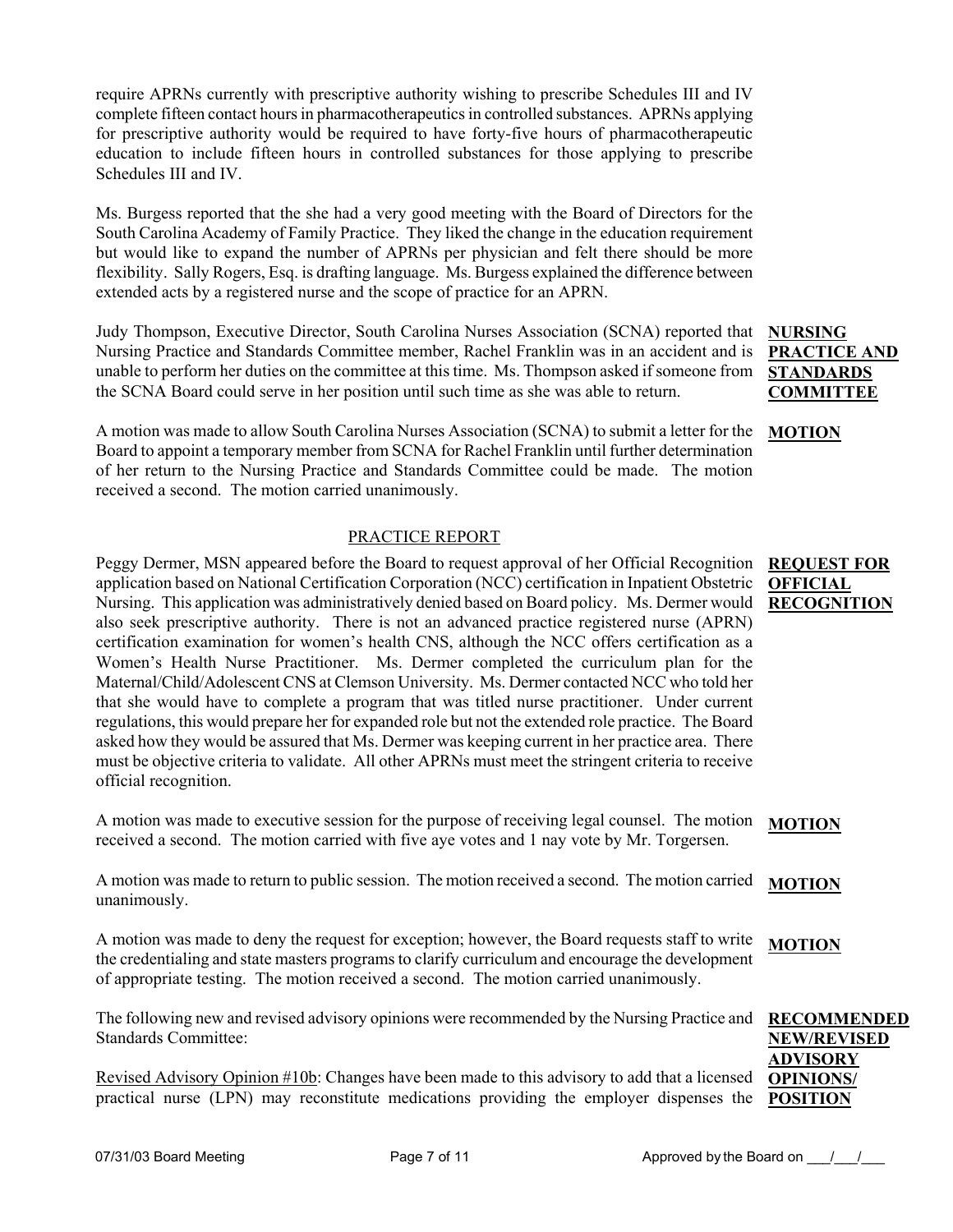medication and the diluent in a commercially prepared intravenous piggyback system. The **STATEMENTS** definition for reconstituting medication is added to distinguish this from what is commonly thought of as "mixing medications." Mixing medications is defined as combining two medications in a syringe. This change will made reflected on the Cardiovascular Invasive Devices Chart upon approval.

A motion was made to send back to Committee for clarification. The motion received a second. The motion carried unanimously.

Revised Advisory Opinion #40: School settings have been added to this advisory opinion where licensed nurses may remove, reposition, or reinsert tacheostomy tubes in persons with wellestablished stomas.

A motion was made to approve revised Advisory Opinion #40 as presented. The motion received a second. The motion carried unanimously.

New Advisory Opinion #47: This new advisory opinion addresses the role of the licensed nurse in marking a surgical site. The Board was first asked this question by the South Carolina Hospital Association and then later by numerous hospitals for information. This advisory opinion states that the licensed nurse may assist in verification and documentation of the marked surgical site. However, it is not within the scope of practice of the licensed nurse, with the exception of the registered nurse enterostomal therapist, to be responsible for marking the surgical site for correct procedure verification.

A motion was made to approve new Advisory Opinion #47 as presented with the removal of "that the licensed nurse may assist in verification and documentation of the marked surgical site. However," from the first sentence. The motion received a second. The motion carried unanimously.

New Advisory Opinion #48: This new advisory opinion addresses the scope of practice for licensed nurses in obtaining pap smears as prescribed by a licensed healthcare provider or standing order when the licensed nurse is obtaining a specimen for cervical cancer screening. The bimanual portion of the comprehensive examination may be performed by a registered nurse employed by the South Carolina Department of Health and Environmental Control (DHEC). There was much discussion and debate over several meetings of the Committee and Subcommittee. Members reviewed considerable training materials provided by DHEC registered nurses. DHEC staff serving on the Nursing Practice and Standards Committee agreed to this consensus opinion.

A motion was made to approve new Advisory Opinion #48 with changes. The motion received a second. The motion carried four aye votes and one nay vote by Ms. Newton.

Position Statement on Prescriptions for Advanced Practice Registered Nurses With Prescriptive Authority: This policy reflects changes in Board of Pharmacy Policy #066, which now allows electronic signatures in addition to facsimiles. This policy eliminates the need for copies of written prescriptions, which has been determined by the LLR Office of General Counsel to be consistent with the provisions of the nurse practice regulations. The Board of Pharmacy Administrator has reviewed this policy and found it to be without problem,

A motion was made to approve Position Statement on Prescriptions for Advanced Practice Registered Nurses With Prescriptive Authority as presented. The motion received a second. The motion carried unanimously.

## **MOTION**

#### **MOTION**

**MOTION**

## **MOTION**

**MOTION**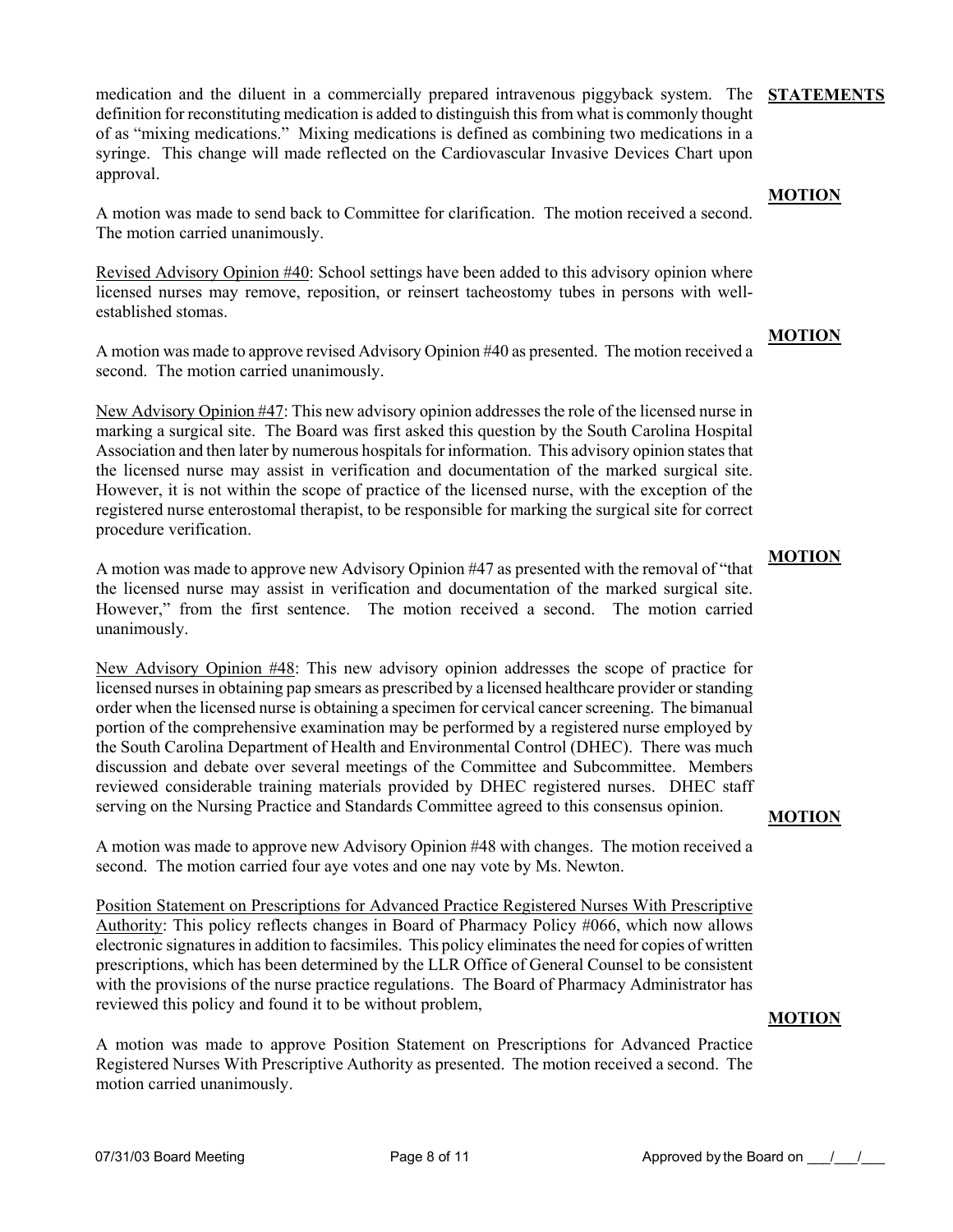The Board acknowledged Mr. Barnwell's excellent work as Program Nurse Consultant for Practice and wished him well in all of his future endeavors.

#### REGULATORY COMPLIANCE REPORT

The Board reviewed cases and recommendations from the hearing panel. Respondents appeared **CERTIFIED**  before the Board. **PANEL REPORTS**

6.4a – The Respondent was properly notified and appeared before the Board counsel. A request was made to continue this case to a later date. The request was granted.

6.4b – Respondent was properly notified and appeared before the Board without counsel. In their Conclusions of Law, the Panel found that Respondent was not in violation of §40-33-935 (b) and (g) or Regulation 91-10(c) (1). The Panel recommended that the charges against the Respondent be dismissed.

A motion was made to accept the Hearing Panel's Findings of Fact, Conclusions of Law and recommendation to dismiss the charges. The motion received a second. The motion carried unanimously. **MOTION**

6.4c – Respondent was properly notified and appeared before the Board without counsel. The Respondent was sworn in and responded to questions from the Board. In their Conclusions of Law, the Panel found that Respondent was not in violation of  $\S 40-33-935(g)$  nor Regulation 91- $10(c)(2)$ . The Panel recommended that the charges against the Respondent be dismissed but that a letter of caution be issued to the Respondent.

A motion was made to accept the Hearing Panel's Findings of Fact, Conclusions of Law and recommendation to dismiss the charges and to issue a letter of caution. The motion received a second. The motion carried unanimously. **MOTION**

6.4d – The Respondent was properly notified and appeared without counsel. In their Conclusions of Law, the Panel found that Respondent was in violation of  $\frac{840-35-935(g)}{g}$  and Regulation 91- $19(c)(2)$  and  $(3)(f)$ . The Panel recommended that Respondent be issued a private reprimand.

A motion was made to accept the Hearing Panel's Findings of Fact, Conclusions of Law and recommendation to issue a private reprimand. The motion received a second. The motion carried unanimously. **MOTION**

6.4e – Respondent was properly notified but did not appear before the Board. In their Conclusions of Law, the Panel found that Respondent was in violation of  $\S40-35-935(g)$  and (g) as well as Regulation  $91-19(c)(3)$ . The Panel recommended that Respondent's license be placed on two year probation, pay a \$1,000 fine, complete a medication administration course, and should Respondent return to work in South Carolina prior to the expiration of probation, Respondent's practice setting shall be strictly limited with no home health or agency, with supervision by a registered nurse onsite, on-shift, and quarterly employer reports.

A motion was made to accept the Hearing Panel's Findings of Fact, Conclusions of Law and recommendation that Respondent's license be placed on two year probation, pay a \$1,000 fine, complete a medication administration course, and should Respondent return to work in South Carolina prior to the expiration of probation, Respondent's practice setting shall be strictly limited with no home health or agency, with supervision by a registered nurse on-site, on-shift, and quarterly employer reports. The Board added that the \$1,000 fine be paid within ninety days of the **MOTION**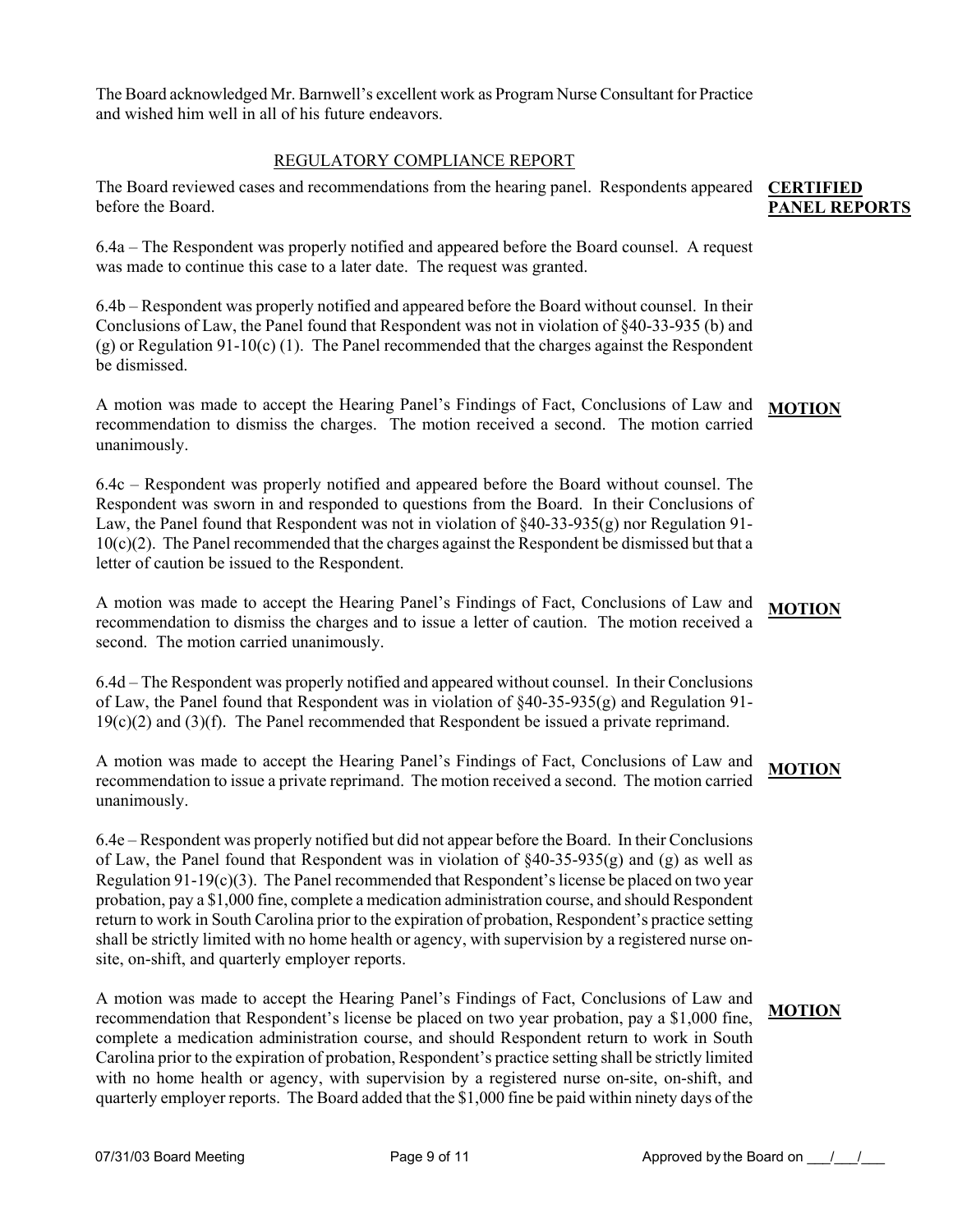final order. The motion received a second. The motion carried unanimously.

6.4f – Respondent was properly notified and appeared without counsel. In their Conclusions of Law, the Panel found that the State did not prove by preponderance of the evidence that the Respondent violated the Nurse Practice Act. The Panel recommended dismissal of the complaint.

A motion was made to accept the Hearing Panel's Findings of Fact, Conclusions of Law and recommendation to dismiss the charges. The motion received a second. The motion carried **MOTION** unanimously.

#### LICENSING REPORT

Examination candidates and endorsement applicants with convictions and/or prior disciplinary action appeared before the Board requesting approval of their applications for licensure.

9.1 - NCLEX-RN Candidate - Candidate was properly notified. Candidate notified Board of a death in the family and will ask for a continuance to September.

9.2 - NCLEX-RN Candidate - Candidate was properly notified and appeared before the Board without counsel to answer questions. Candidate was sworn in. Candidate's application was administratively denied and appealed this decision to the Board.

A motion was made to allow the Candidate to take the examination and upon successful **MOTION** completion be licensed as a registered nurse. The motion received a second. The motion carried unanimously.

9.3 - NCLEX-RN Candidate - Candidate was properly notified and appeared before the Board without counsel to answer questions. Dr. Whiting recused herself due to knowledge of the Candidate. Ms. White acted as President for this case.

A motion was made to allow the Candidate to take the examination and upon successful completion be licensed as a registered nurse. The motion received a second. The motion carried unanimously.

9.4 - NCLEX-PN Candidate - Candidate was properly notified and appeared before the Board without counsel to answer questions.

#### **MOTION**

**MOTION**

**MOTION**

A motion was made to the Candidate to take the examination and upon successful completion be licensed as a licensed practical nurse. The motion received a second. The motion carried unanimously.

9.5 - NCLEX-RN Candidate - Candidate was properly notified and appeared before the Board without counsel to answer questions.

A motion was made to the Candidate to take the examination and upon successful completion be licensed as a registered nurse. The motion received a second. The motion carried unanimously.

9.6 – LPN Endorsement Applicant - Applicant was properly notified and appeared before the Board without counsel to answer questions.

A motion was made to license Applicant as a licensed practical nurse by endorsement one-year probation, board approved work setting with on-site, on-shift registered nurse supervision no home health and no agency and quarterly employer reports The motion received a second The motion

#### **SPECIAL APPEARANCES**

# **MOTION**